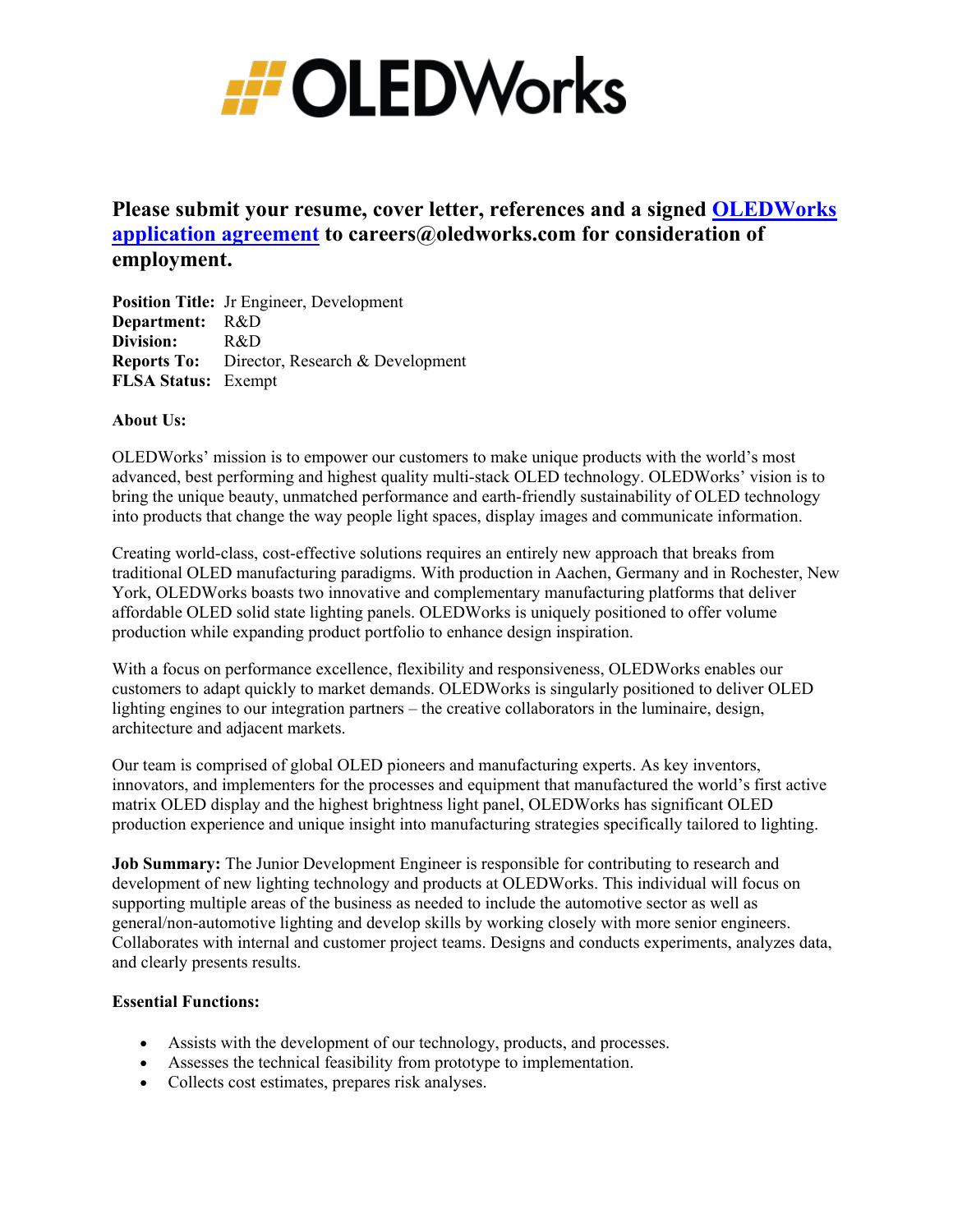- Aids in defining technical product requirements in coordination with the customer (specifications) and product marketing.
- Assists in developing system and component specifications as well as coordinates with internal and external suppliers and customers.
- Defines and coordinates interface and integration requirements.
- Verifies the design and defines test requirements.
- Creates test plans and schedules, and coordinates experiments in the Fab and Lab. Handles test materials. Coordinates materials procurement.
- Documents test results and evaluates test data.
- Collaborates to adapt and introduce existing and new manufacturing processes in coordination with the OLED Production/Fab team. May also introduce new machines.
- Works with others to transfer new technology, product and process into production including analyzing process capability.
- Project manages development projects and collaborates with other departments.
- Communicates effectively with internal and external suppliers and collaboration partners.
- May introduce the technology/product into series production and supports the approval by the customer.
- Documents and regularly reports on development progress.
- Coordinates the dispatch of products, components and test materials to suppliers and research partners
- Works on various special projects as assigned by the Director, Research & Development.
- Other duties as assigned. Responsibilities and duties may change at any time due to the needs of the organization with or without notice.

# **Education & Experience:**

Bachelor's Degree in Electrical Engineering, Chemical Engineering, Microelectronics Engineering or Mechanical Engineering or a related field of study required. A minimum of 1-2 years of related experience preferred.

# **Competencies & Skills:**

- Knowledge of current technological developments/trends in OLED and materials development preferred.
- Understanding of OLED and device making preferred
- Strong commitment, flexibility, resilience, and independence
- Strong communication skills and the ability to work effectively with a wide range of stakeholders in a diverse community.
- Ability to plan, develop, and coordinate multiple projects according to timelines.
- Problem solving/critical thinking skills
- Innovative and creative
- Detail oriented and quality focused
- Interpersonal skills and teamwork focused
- Adaptable through periods of change and growth
- Commitment to adhere to workplace safety requirements and procedures
- Customer/Client focus
- Working knowledge in Microsoft Office (Word, Outlook, Excel, and PowerPoint)

# **Physical Demands & Work Environment:**